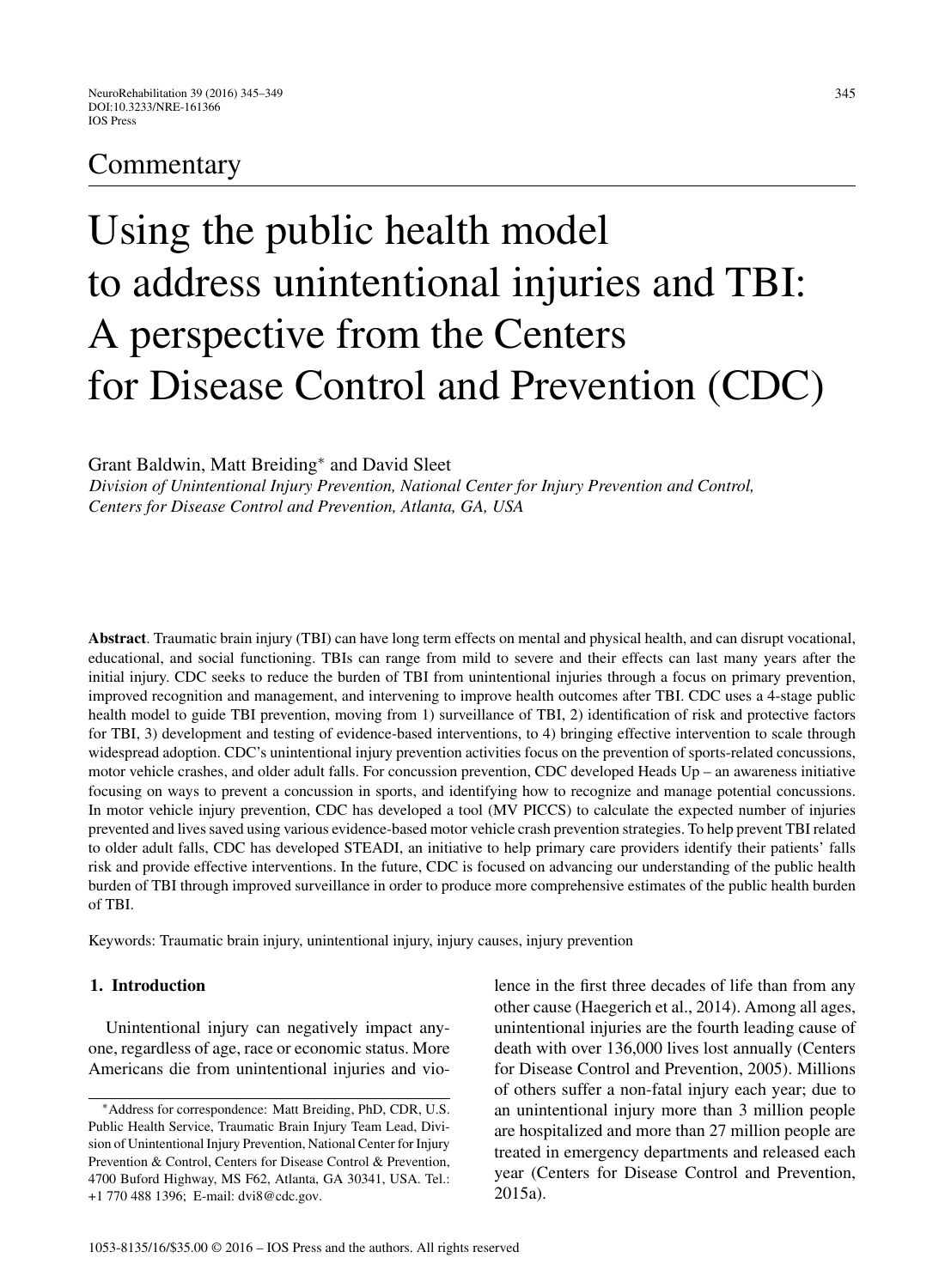A traumatic brain injury (TBI) can be one of the most debilitating injuries because of the potential for negative long-term effects on a person's mental and physical status, including their vocational, motor, behavioral and social/interpersonal functioning (Hoofien et al., 2001). In 2010, there were at least 2.5 million emergency department visits, hospitalizations, or deaths related to a TBI in the U.S., either alone or in combination with other injuries. Every hour, there are an average of 204 TBI-related emergency department visits, 33 TBI-related hospitalizations; and 6 TBI-related deaths (Centers for Disease Control and Prevention, 2015b). TBIs can occur in a variety of ways, ranging from a car crash, a fall in the bathtub, a collision with another player in a soccer game, an assault or suicide attempt, or from military engagement on the battle field. Falls and being struck by or against an object are the leading causes of TBI (Centers for Disease Control and Prevention, 2015b).

The severity of a TBI may range from mild to severe. The greater the severity of injury, the greater the likelihood of long-term and life-changing disability or even death. Most people who suffer a concussion, or mild TBI, recover within one or two weeks. For some however, symptoms can last for several weeks, months, or longer as the severity of the injury increases. TBI-related symptoms can affect all aspects of a person's life – at home, at school, or at work. They can lead to short- or long-term problems with how someone acts, feels, and thinks that can impact memory, behavior, mood, family dynamics, activities of daily living, and sleep patterns. TBIs, however, are largely preventable.

There is growing recognition that experiencing a TBI is not a single injury event, but can manifest in similar ways as a "chronic condition," having lasting effects many years after the initial injury (Masel & DeWitt, 2010). While we are learning more each day about the long term health outcomes and impacts from a TBI, there is much that we still do not know. Rehabilitation experts are helping us to better understand how to promote healthy lifestyles among individuals living with the effects of a TBI, often through finding ways to reduce barriers for community participation.

For more than 20 years, the CDC Injury Center has been a leader in reducing the burden of injuries across the lifespan. As the nation's public health protection agency, CDC works to save lives, protect people, and save health care costs through prevention. CDC uses the four-stage public health model to guide our work across the agency. In this model, we move from public health surveillance to the identification of risk and protective factors to the development and implementation of effective programs and policies. Finally, we work to bring proven, evidence-based interventions to scale. Regardless of the topic – from infectious disease to chronic disease and injury prevention – the same framework guides our work.

Beginning in 1996 when Congress passed the TBI Act (Public Law 104-66), CDC was directed to help reduce the burden of death and disability caused by TBIs. The TBI Act, which has been amended and renewed three times since then, specifies certain activities as CDC's focus. Currently, CDC's work is focused in four areas including: (1) improving the understanding of the public health burden of TBI; (2) reducing the incidence of TBI through primary prevention; (3) improving the recognition and management of mild TBI; and (4) promoting healthy lifestyles and improving health outcomes of persons living with TBI. CDC's current work in TBI prevention includes activities in the prevention of sports and recreation-related concussion, motor vehicle injury prevention, and older adult fall prevention.

### **2. Sports and recreation-related concussion prevention**

Sports and recreation-related concussions are serious injuries, with an estimated 325,000 children and teens treated in emergency departments for sports and recreation-related TBIs in 2012 (Coronado et al., 2015). That's just shy of 40 injuries every hour. Part of the CDC response is to develop, implement, and evaluate the effectiveness of large-scale efforts to increase knowledge about concussions and change the culture surrounding concussions.

Ten years ago, CDC introduced the *Heads Up* initiative. It was developed to better equip young athletes, parents, health care providers, coaches, and teachers to prevent, recognize, and respond to concussions. *Heads Up* is focused on how to prevent a brain injury, and what to do if there is concern as to whether someone has suffered a concussion during play. The goal of *Heads Up* is to protect children and adolescents from concussions by raising awareness, enhancing knowledge, and informing action to improve prevention, recognition, and response to concussions. This is done by translating the latest concussion science into educational products tailored specifically for the target audiences, and working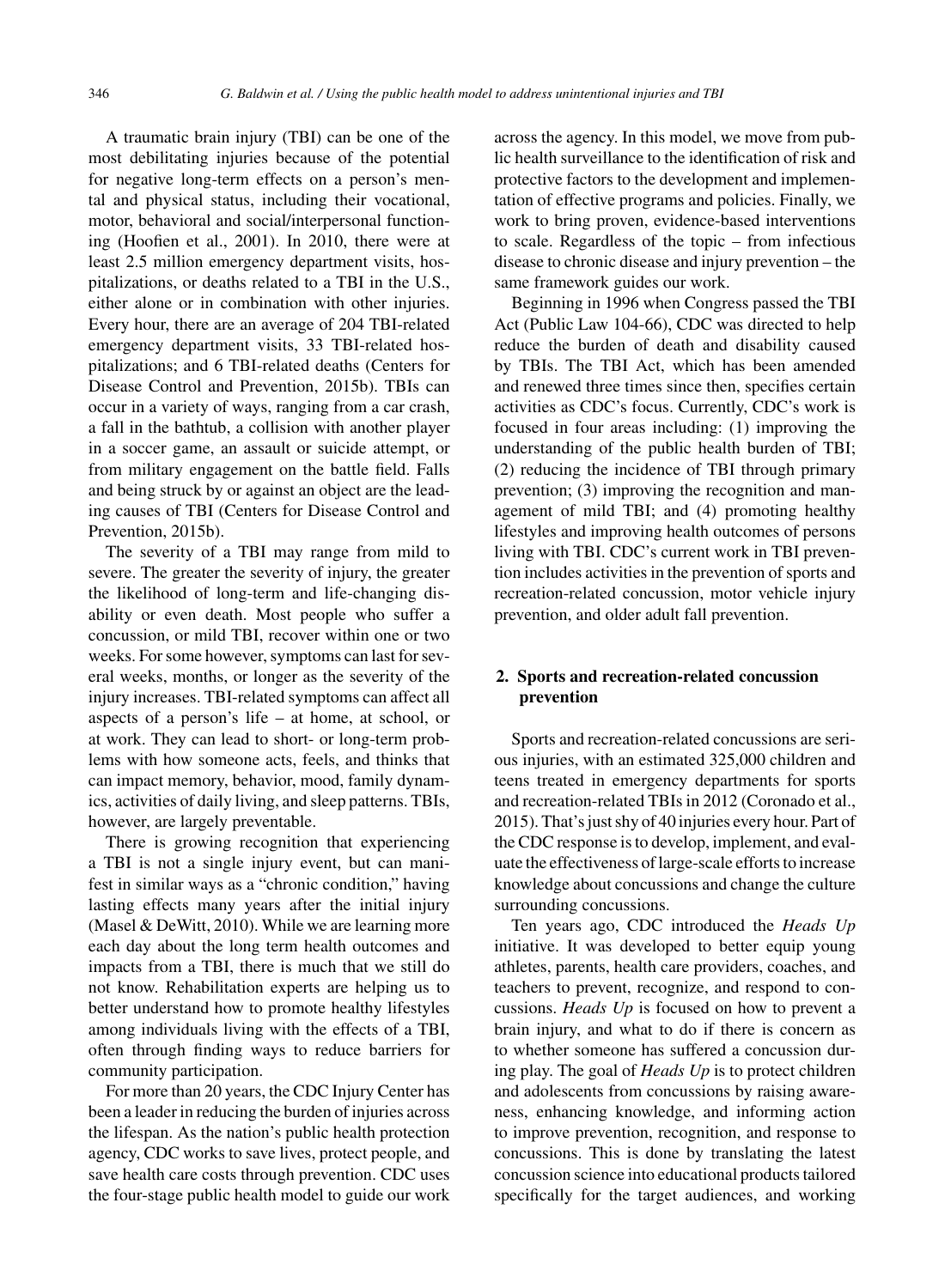with partner organizations to disseminate and integrate concussion education materials and messages into their existing systems and programs. The reach this program has achieved is staggering. CDC has created over 50 products, distributed more than 6 million copies of our *Heads Up* materials, and trained over 3 million coaches. The entire suite of *Heads Up* materials can be found, free of charge, at [http://www.cdc.gov/headsup.](http://www.cdc.gov/headsup)

#### **3. Motor vehicle injury prevention**

After the age of one, motor vehicle injury is either the first or second leading cause of injury death among all age groups across the lifespan (Centers for Disease Control and Prevention, 2005) and a leading cause of TBI. For youth and young adults motor vehicles are the main cause of TBI-related death, accounting for 55.8% of TBI deaths in those ages 5 to 14 years old and 47.4% of TBI-related deaths for those ages 15 to 24 years old (Centers for Disease Control and Prevention, 2015c). In 2014 nearly 33,000 Americans died in a motor vehicle-related crash (National Highway Traffic Safety Administration, 2014). It is the fifth leading cause of years of potential life lost (YPLL) and accounts for 10 percent of all YPLL before the age of 65 when all causes of death are included (Centers for Disease Control and Prevention, 2005). At CDC, we aim to keep people safe on the roads everyday – drivers, passengers, and pedestrians. Our role includes research on what works to prevent motor vehicle crashes and the promotion of proven programs and policies that protect people from injury and death. We accomplish this through a multifaceted program of applied research, implementation, evaluation, and translation of effective interventions. Our work complements the work of the National Highway Traffic Safety Administration (NHTSA) and other federal partners in the transportation safety community.

One current project is a tool for state decisionmakers. CDC recently released a new, easy-to-use, interactive, online calculator, called the Motor Vehicle PICCS (Prioritizing Interventions and Cost Calculator for States) to help legislators and other state officials prioritize and select from a suite of 14 effective motor vehicle injury prevention interventions – including primary enforcement seat belt laws, bicycle helmet laws, and universal motorcycle helmet laws. MV PICCS is designed to calculate the expected number of injuries prevented and lives saved

at the state level, the monetized value of the number of injuries prevented and lives saved, and the costs of implementation. Preventing MV crashes and the injuries they inflict will help reduce the overall burden of TBI. To use MV PICCs go to [http://www.cdc.gov/](http://www.cdc.gov/motorvehiclesafety/calculator) [motorvehiclesafety/calculator](http://www.cdc.gov/motorvehiclesafety/calculator).

#### **4. Older adult fall prevention**

Falls are another common cause of a TBI. More than 80% of TBIs in adults over the age of 65 are caused by falls (Centers for Disease Control and Prevention, 2005). From 2006–2010, falls accounted for 40% of all TBIs in the U.S. that resulted in an ED visit, hospitalization, or death (Centers for Disease Control and Prevention, 2015d). In 2014 over 27,000 older adults died from falls (Centers for Disease Control and Prevention, 2005) and about half of these fatalities were due to TBIs. Falls also result in significant direct medical costs and are among the 20 most costly medical conditions (Carroll, Slattum, & Cox, 2005); approximately \$34 billion dollars a year are spent on direct medical costs alone (Stevens, Corso, Finkelstein & Miller, 2006).

Falls resulting in a TBI not only affect a person's overall health but also their quality of life. Seniors may restrict their activities because of a fear of falling or as a result of a fall that resulted in a TBI. In turn, this fear of another fall can lead to decreased physical activity, reduced mobility, muscle weakness, fewer social interactions with friends and family, and decreased physical activity. A fear of falling can lead to a downward spiral resulting in the worsening of an older adult's overall health (Scheffer et al., 2008).

One out of every three older adults fall each year (Morrison et al., 2013), but less than half of those who fall talk to their healthcare providers about it (Stevens et al., 2012). Health care and primary care providers can play an important role in identifying important modifiable risk factors for falls and providing guidance about how to prevent falls and TBIs as a result of falls. For instance, the health care setting can be a place where patients at risk of falling are identified and then referred to appropriate evidence-based community fall prevention programs.

CDC also recognized the importance of fall prevention screening, assessment, treatment, and referral as a routine part of clinical care. We know that clinical assessment by a health care provider, combined with individualized treatment of identified risk factors, reduces the rate of falls by almost 25% (CDC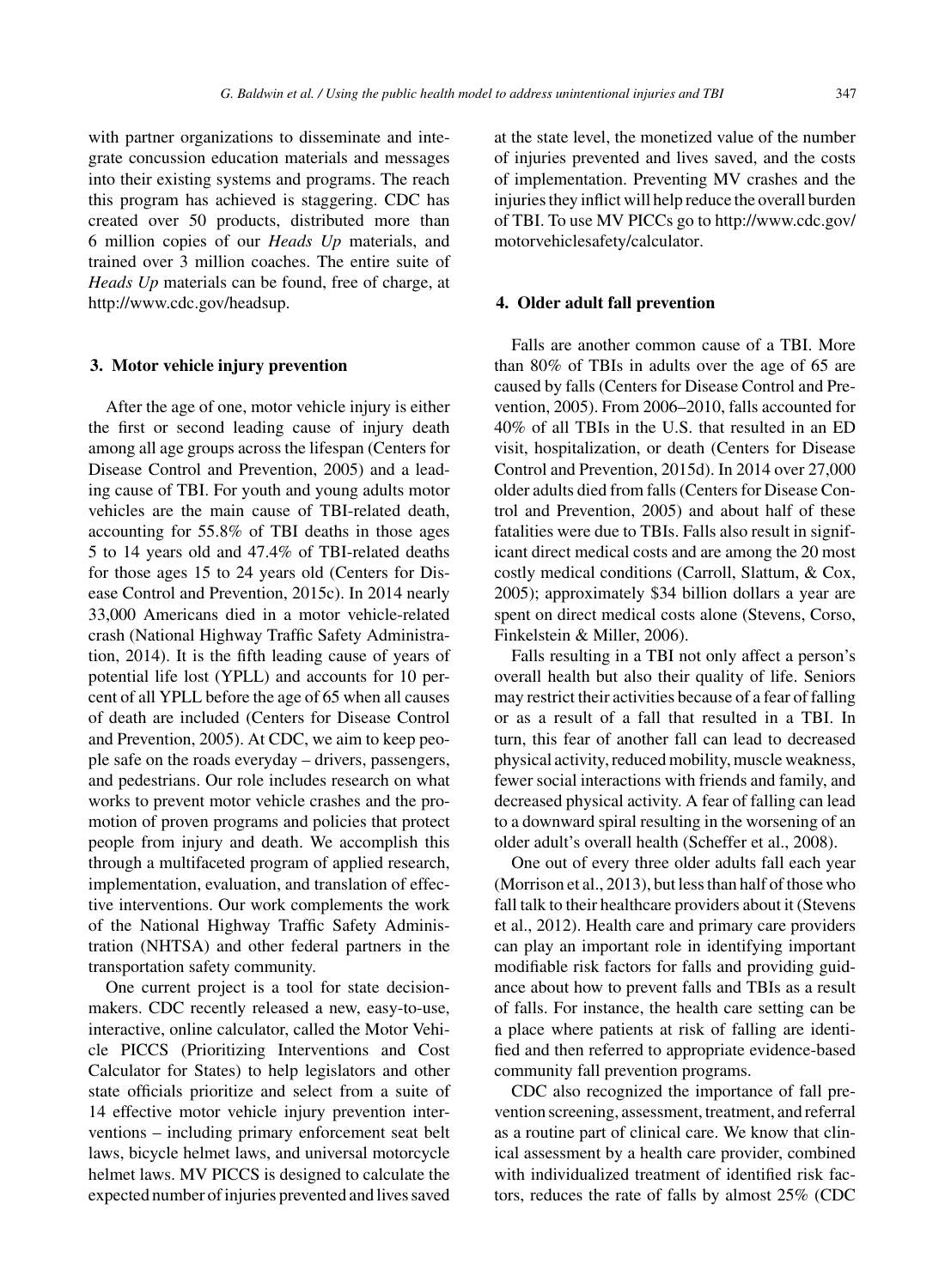Compendium, 2016). CDC's work can help simplify, harmonize, standardize, and automate systems, as well as provide evidence-based practice protocols for improved screening, preventive services, treatment, and outcomes. If we can train and provide physicians with effective tools, they can be a significant, trusted, and front-line resource in reducing falls and TBI.

One outgrowth of CDC's fall prevention efforts is the *STEADI* initiative (Stopping Elderly Accidents Deaths and Injuries). *STEADI* is focused on primary care providers who see older adults in their practice and uses established clinical guidelines and scientifically-tested interventions to help providers address their patients' fall risk, identify modifiable risk factors, and provide effective interventions. This includes interventions such as medication management and Vitamin D supplementation. *STEADI* is an integrated and team-driven approach and the potential impact is substantial. CDC estimated that for every 5,000 health care providers who adopt STEADI, over a 5-year period as many as 6 million more patients could be screened, 1 million more falls could be prevented, and \$3.5 billion direct medical costs could be saved (Centers for Disease Control and Prevention, 2016). By linking the medical community with the public health and aging services communities, we can prevent more falls and ensure our nation's seniors remain active and live independently as long as possible. More information about STEADI can be found at [http://www.cdc.gov/steadi/.](http://www.cdc.gov/steadi/)

#### **5. Conclusion**

CDC is poised to reduce the incidence and burden of TBI by using the public health model to reduce sports-related concussion, motor vehicle injuries, and older adult falls and to improve health outcomes for individuals who are living with TBI. In addition to implementing programs – like those described above – CDC is developing approaches that will advance a national system to improve surveillance of TBI across the lifespan and from all causes. The system envisioned will capture TBIs that are missed by current healthcare-based data sources and provide national incidence estimates of TBI. Just as important, the surveillance system has been designed to provide true national estimates of TBI-related disability for the first time. Improved surveillance will give better estimates of the public health burden of TBI, and trend data will allow us to track whether the burden of TBI is increasing or decreasing, providing evidence as to the effectiveness of prevention efforts.

There is much work left to be done in primary and secondary prevention of TBI caused by an unintentional injury, in acute care and rehabilitation, and in improving TBI surveillance and data collection. The CDC Injury Center will be working in the years to come to reduce the burden and consequences of TBI on individuals, families, and communities.

## **Conflict of interest**

The authors have no conflict of interest to report. Disclaimer: The findings and conclusions in this

report are those of the authors and do not necessarily represent the views of the Centers for Disease Control and Prevention.

#### **References**

- Carroll, N. V., Slattum, P. W., & Cox, F. M. (2005). The cost of falls among the community-dwelling elderly. *J Managed Care Pharmacy*, *11*, 307–316.
- CDC Compendium of Effective Fall Interventions: What Works for Community-Dwelling Older Adults, 3rd Edition. Available at: [http://www.cdc.gov/homeandrecreationalsafety/](http://www.cdc.gov/homeandrecreationalsafety/falls/compendium.html) [falls/compendium.html.](http://www.cdc.gov/homeandrecreationalsafety/falls/compendium.html) Accessed 3/14/2016.
- Centers for Disease Control and Prevention, National Center for Injury Prevention and Control (2005). Web-based Injury Statistics Query and Reporting System (WISQARS) [online]. (2005) [cited 2016 Mar 8]. Available from URL: [www.cdc.gov/](www.cdc.gov/injury/wisqars) [injury/wisqars](www.cdc.gov/injury/wisqars)
- Centers for Disease Control and Prevention (2015a), About CDC's Injury center, accessed on 12-22-15 at [http://www.cdc.gov/](http://www.cdc.gov/injury/about/index.html) [injury/about/index.html](http://www.cdc.gov/injury/about/index.html).
- Centers for Disease Control and Prevention (2015b). Traumatic Brain Injury in the United States: Fact Sheet [Internet].CDC.gov.Atlanta (GA): CDC; [updated 2015 Jan 12]. Available from: [http://www.cdc.gov/traumaticbraininjury/get](http://www.cdc.gov/traumaticbraininjury/get_the_facts.html) the [facts.html.](http://www.cdc.gov/traumaticbraininjury/get_the_facts.html)
- Centers for Disease Control and Prevention (2015c). TBI Data and Statistics. Available at: [http://www.cdc.gov/](http://www.cdc.gov/traumaticbraininjury/data/index.html) traumaticbraininjury/data/index.html. Accessed April, 2015.
- Centers for Disease Control and Prevention (2015d). Traumatic Brain Injury in the United States: Fact Sheet [Internet].CDC.gov. Atlanta (GA): CDC; [updated 2015 Jan 12]. Available from [http://www.cdc.gov/traumaticbraininjury/](http://www.cdc.gov/traumaticbraininjury/data/dist_ed.html) data/dist ed.html.
- Centers for Disease Control and Prevention (2016). Unpublished estimates available at: [http://www.cdc.gov/steadi/.](http://www.cdc.gov/steadi/) Accessed 3/23/2016.
- Coronado, V.G., Haileyesus, T., Cheng, T.A., Bell, J.M., Haarbauer-Krupa, J., Lionbarger, M.R., Flores-Herrera, J., McGuire, L.C. and Gilchrist, J. (2015). Trends in sports-and recreation-related traumatic brain injuries treated in US emer-